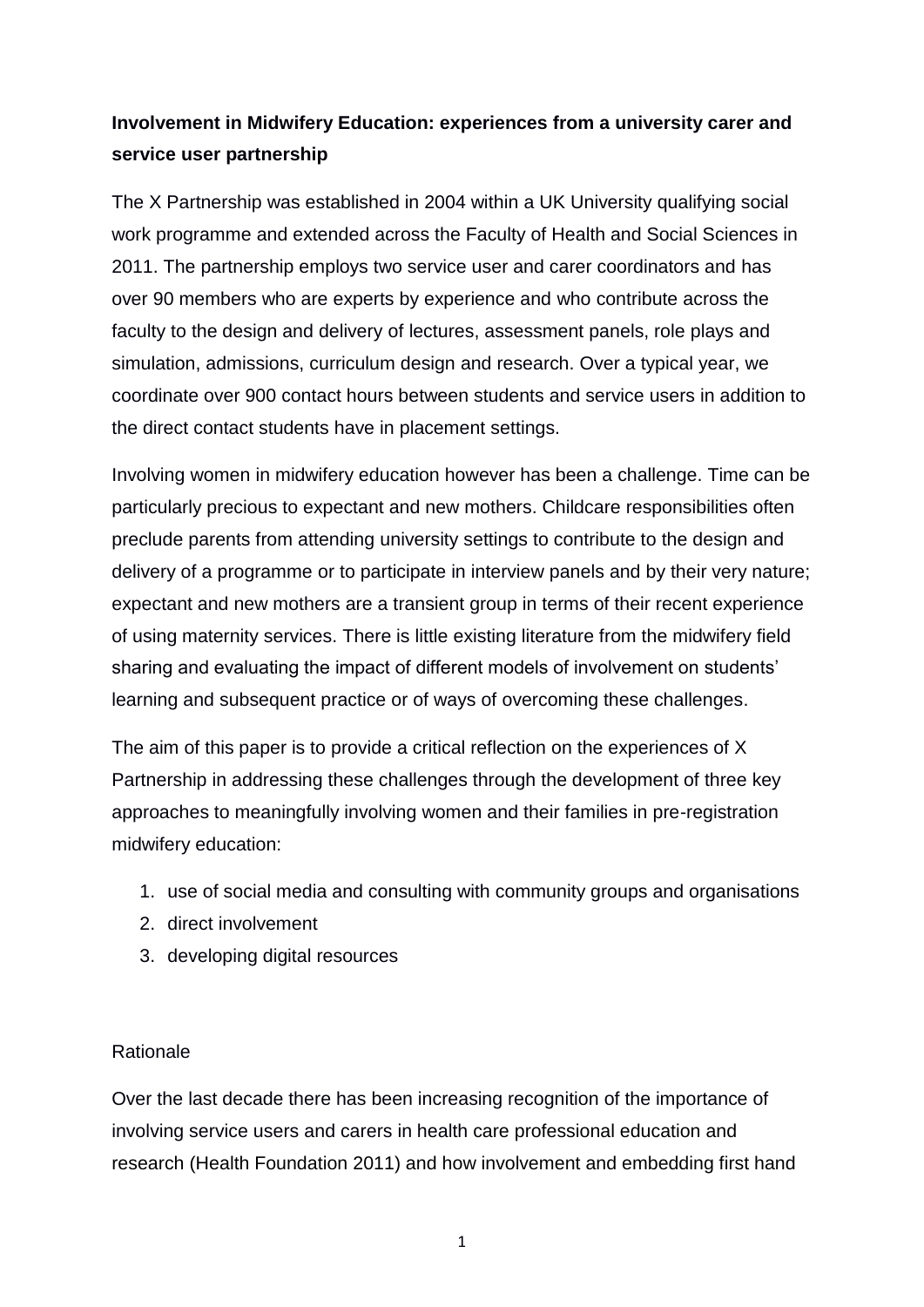experiences and perspectives can be used effectively to enable students to consider the impact of their practice on women and their families**.** The Nursing and Midwifery Council (NMC) provides standards for Pre-registration Midwifery Education and one of its recommendations is that the Lead Midwife for Education (LME) employed by an approved educational institution involves service users and user groups within midwifery programmes of education (NMC 2009). There is no specific guidance however on how this should be achieved or to what purpose. A lack of clear guidance can place the onus on universities to be creative in developing involvement which is meaningful, but can also lead to minimal and tokenistic practice if the purpose and impact is not clear.

In an attempt to differentiate between levels of involvement in mental health education, Tew et al (2004) developed the ladder of involvement. Level 1 was described as no involvement or consultation; level two: limited involvement; level three: growing involvement; level four: collaboration and the gold standard level five: partnership, where service users, carers and teaching staff work systematically and strategically across all areas of course planning, delivery, assessment, management and evaluation.

The ladder of involvement provides a useful tool from which to evaluate the nature of involvement. As a partnership, we operate predominantly at level five but acknowledge that the extent of our collaborations differ across the health and social work programmes we work with. Our involvement in midwifery programmes is currently identified as level three: 'growing involvement' where the partnership is routinely involved in planning and delivery of sessions within units and the admissions process. This will be considered as we reflect on different models of collaboration and involvement in this paper.

The need for involvement and for this to be meaningfully delivered through collaborations and partnerships is widely evidenced. Through our partnership's own evaluations of involvement across a range of health and social care disciplines, students have identified significant impact of having service users contributing to and shaping their education. A thematic analysis of over 2,000 evaluation forms collected in a two year period from nursing, midwifery, allied health professions and social work students, showed three key benefits: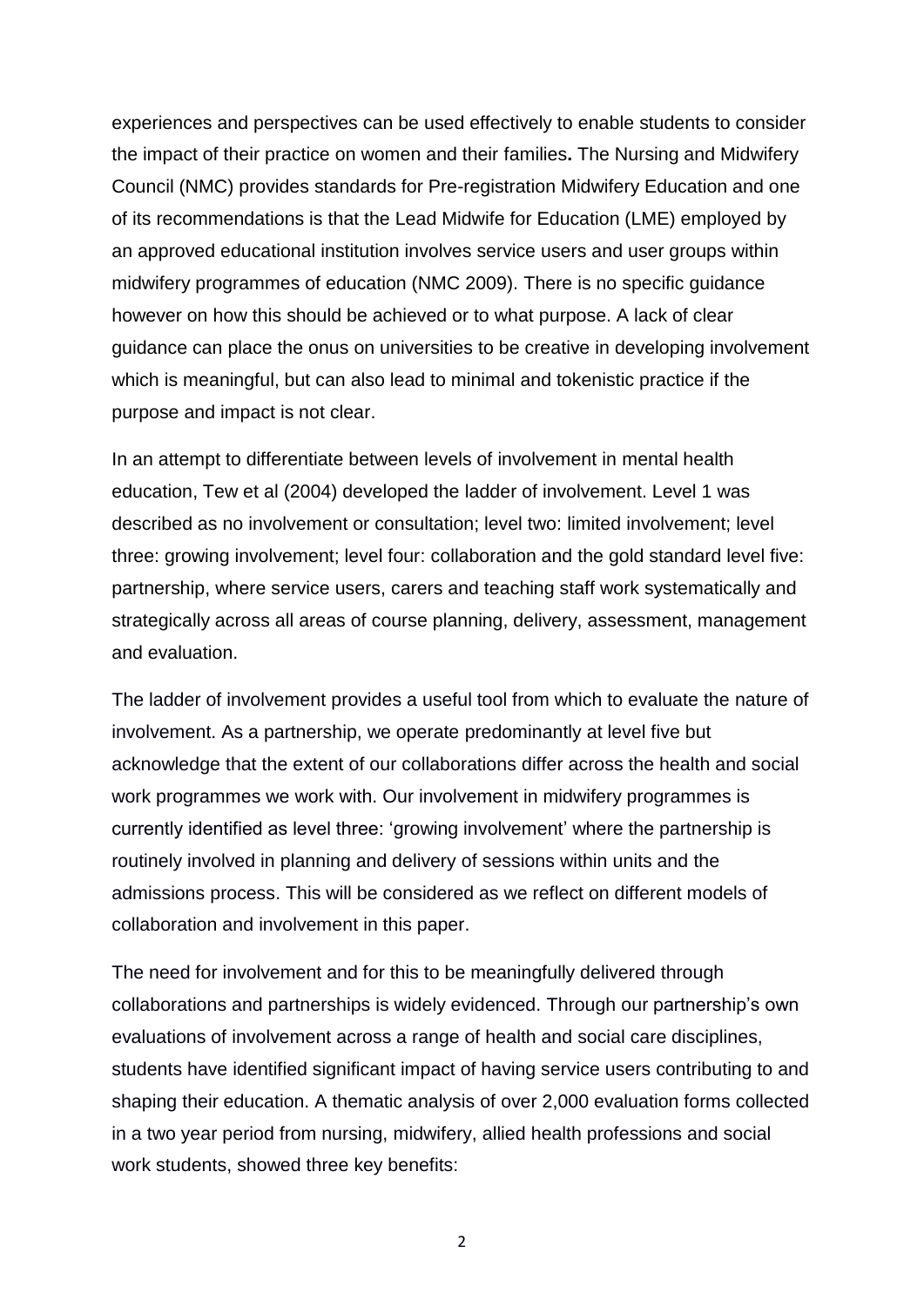- emotional impact and the ability to hear and explore first hand and sometimes difficult experiences and develop insight and resilience
- knowledge impact and the opportunity to better understand and apply theory such as grief and loss
- practical impact and the opportunity to identify specific changes students can make to improve their practice and the outcomes for service users and their families.

Further evaluation is needed to identify the extent of the impact beyond the sessions and whether students make changes to their practice as a result. In a study the partnership conducted into the impact of social work students' subsequent practice (author's own 2016), findings showed that the impact was individual to each student. Types of involvement perceived as having the most significant impact, particular when students encountered something similar once qualified, where activities which involved conversations with service users and the opportunity to receive feedback on their practice.

Organisations such as the Association of Improvement of Maternity Services (AIMS) which have been reporting on women's experiences of maternity care for many years, report that women value holistic midwifery care and above all a midwife who listens to their views and is non-judgemental (AIMS, 2012). Midwifery students in the UK spend up to 50% of their time in practice working with women during pregnancy and childbirth; therefore it is incumbent that an appropriate strategy should be in place to both select applicants to pre-registration programmes who demonstrate these qualities and to engage in activities to foster these qualities in students throughout their programme. Collaborating with service users can ensure that this goal is achieved by creating a culture which recognises the expertise of people with first hand experiences.

Despite the emphasis on personal and professional qualities and the need for service users to be involved in midwifery education in the UK, there have been few studies on the subject other than in relation to involvement in selection interviews (Long 2010, Jay 2012). Studies such as Jha et al (2009) however, report high student satisfaction associated with patient involvement in their systematic review of involvement in medical education. Learners feel the sessions are more relevant to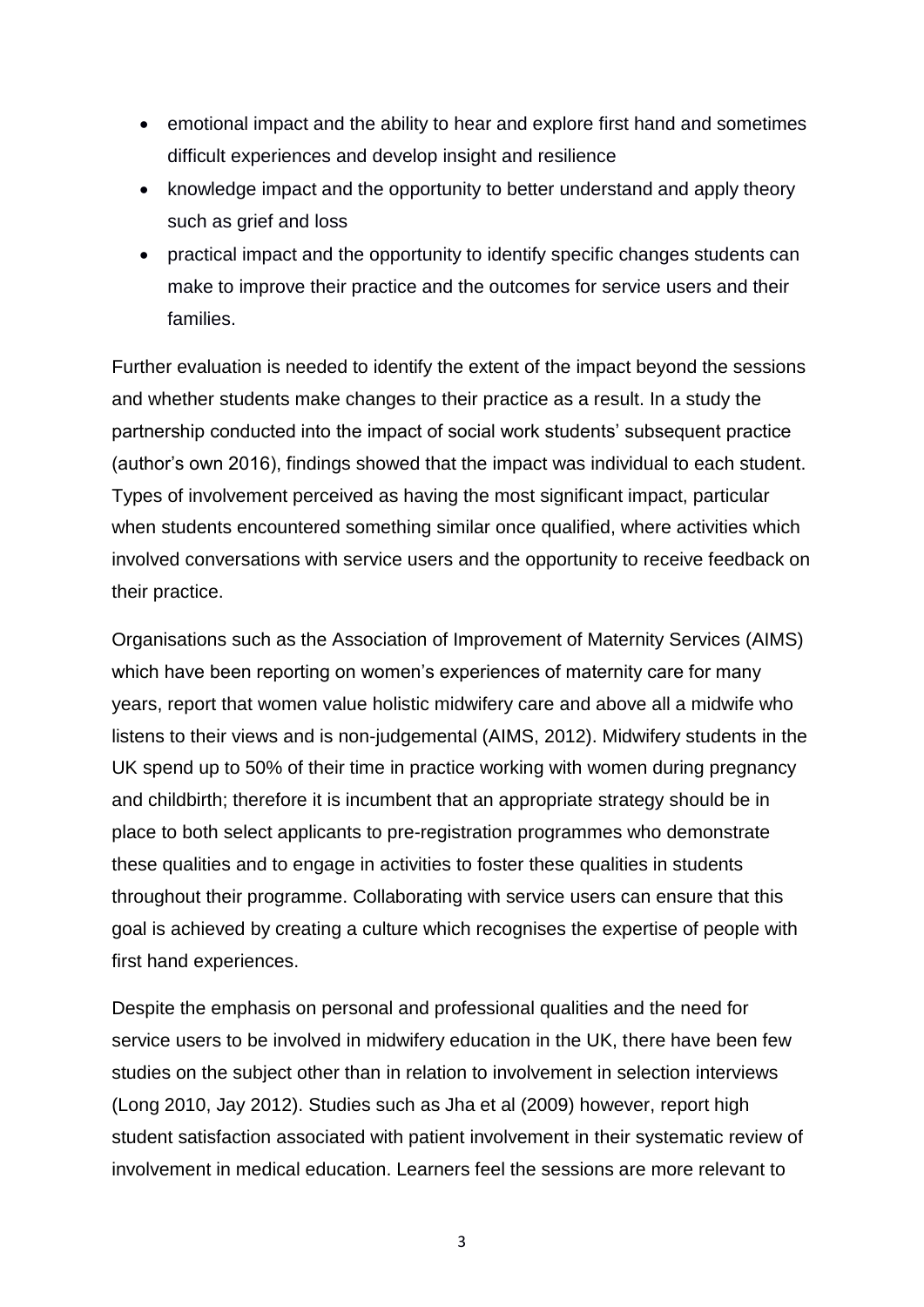them, and that they enhance their understanding of patient perspectives. They believe patient contact improves their communication skills and increases their confidence in talking to patients. This replicates the findings of many studies in other health and social care disciplines (e.g. O'Donnell and Gormley 2013, Webber and Robinson 2012, Tew et al 2012, Authors own 2012). This suggests the need for universities to prioritise the development of partnership working across the curriculum as well as in informing the process for selection of applicants to preregistration programmes.

In addition to the impact on students and their subsequent practice, there is evidence that this is reciprocal in nature. Patients have reported feeling that their experience of illness and the healthcare system should be included in medical and health education (Stacy & Spencer, 1999, Walters et al 2003, Muir and Laxton 2012); and those that have contributed, have reported a range of benefits. Walters et al (2003) report specific therapeutic benefits for contributors, such as raised self-esteem and empowerment, development of a coherent 'illness narrative', new insights into their problems and deeper understanding of the doctor-patient relationship. Programmes often receive positive feedback from users, with most wanting to be repeatedly involved. Whilst the rationale for involving experts by experience is clear; collaborating in a meaningful way can be more of a challenge. Ways we have sought to achieve this are presented here.

## **Consulting with women and their families through community groups, organisations and social media – going to them**

As mentioned, a particular challenge of developing involvement in midwifery education has been the transient nature of the service user group and the limited time expectant and new parents have. A particularly successful approach therefore has been to engage with parents through social media and community groups and by adopting a 'we go to them' model of involvement. In addition to a number of research studies within the faculty which have used this approach for consulting with women on research topics and design (for example Grigsby's 2015 midwifery study exploring the use of Aromatherapy), social media was used to consult with women on the development of the midwifery curriculum and in the design of the recruitment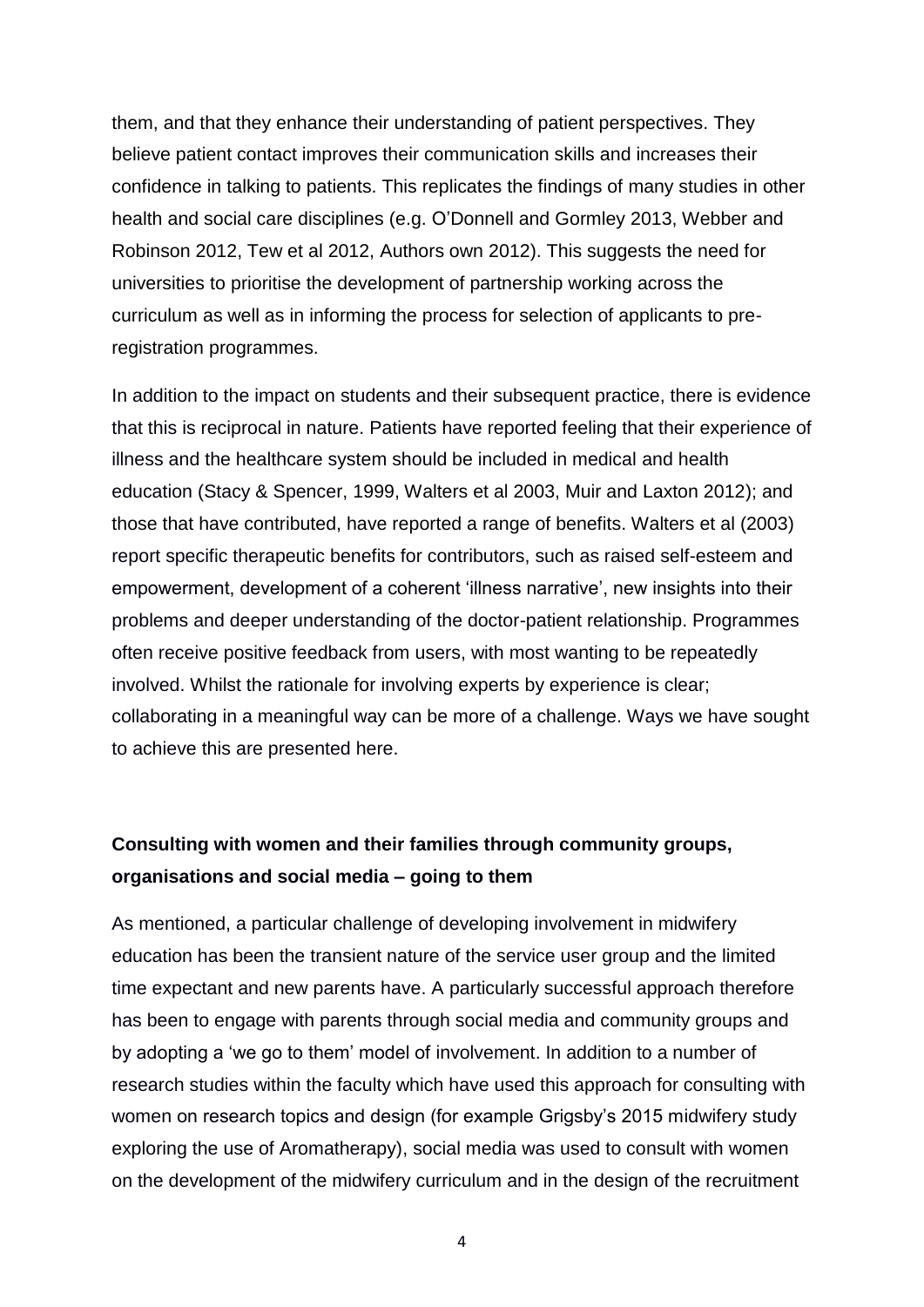and selection process for entry onto pre-registration midwifery programmes. A review and evaluation of the university's midwifery education provision in 2014 sought views and perspectives from women at stakeholder meetings, parent groups (we attended two mother and baby groups); and through social media sites such as The *discussion board* and *Coffee House chat* at <http://www.mumsnet.com/> and <http://www.netmums.com/> respectively where parents were asked the following:

- What knowledge and skills do you expect from a midwife?
- What personal qualities do you feel a midwife should have?

Responses were received from 78 women who identified themselves as currently in contact with a midwife as a parent or pregnant woman.

Despite the differences in the two questions asked, all the responses focused on personal qualities with few mentioning specific skills or knowledge. Whilst this could suggest that knowledge and skills were lower in priority for the respondents, it more likely suggested that this was accepted as fundamental to the midwifery role and that respondents wanted to stress the importance of personal and professional qualities. In future, creating the opportunity to engage more actively in the discussions and asking follow up and clarifying questions might enable us to develop deeper insights. Not doing this however, enables the respondent to take the lead in what they focus on and prioritise. Emerging themes included midwives being kind, calm and caring; having good communication and treating women as individuals. Respondents talked about the need for the midwife to appreciate how nervous and frightened a woman might feel, particularly if she was expecting her first child or her previous birthing experience was complicated or traumatic. Comments included:

*I think midwives need to be understanding and caring and take time to reassure mums at an exciting, but sometimes rather nervous time!*

*Taking time to listen to each and every pregnant woman's concerns – no*  fobbing off with 'it's just part of pregnancy', because to that woman; it isn't *'just' anything.*

Themes were very much aligned with the 6 Cs of nursing: Care, Compassion, Courage, Communication, Commitment and Competence (Department of Health 2012) and the humanisation of healthcare agenda (Todres, Galvin and Holloway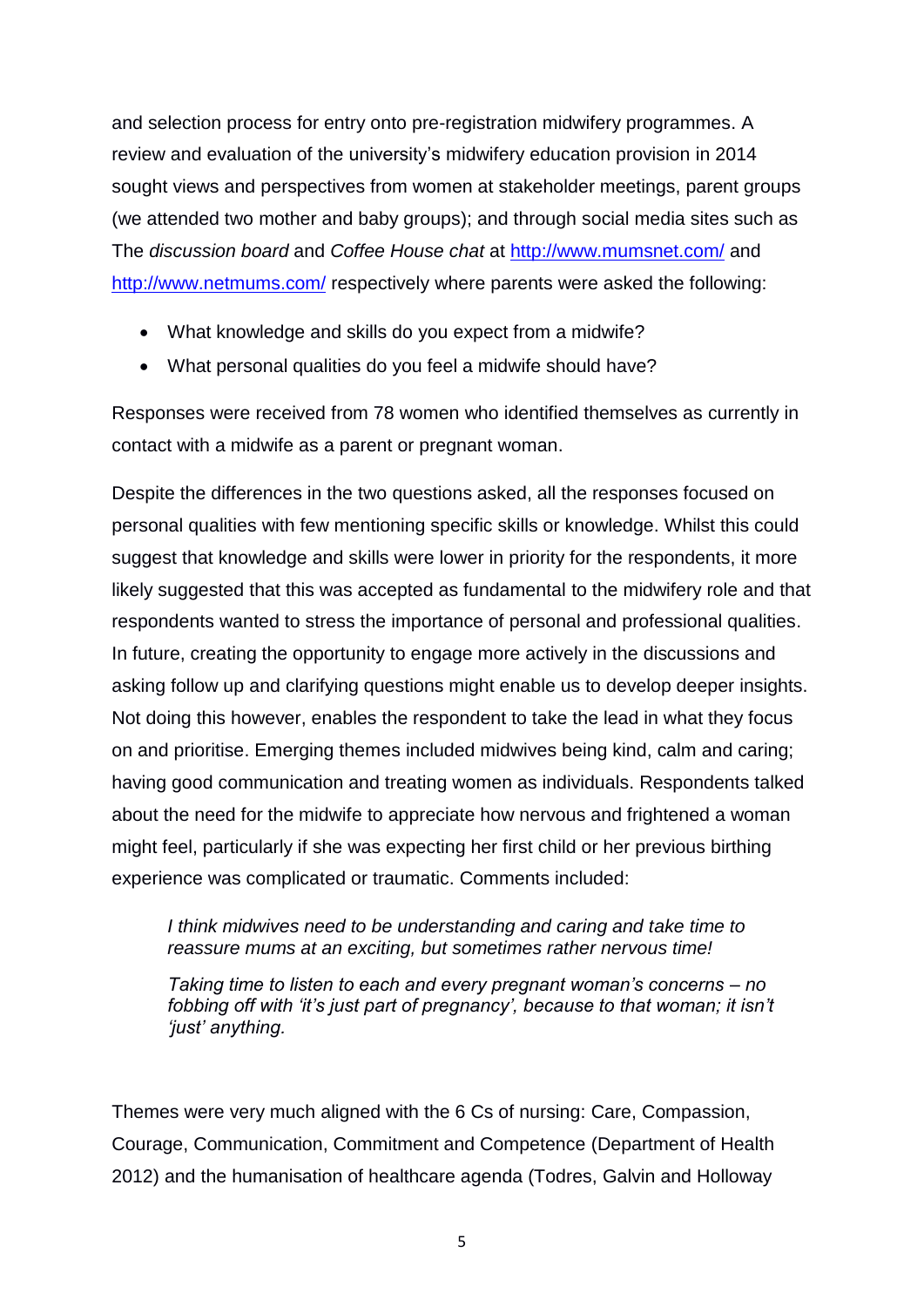2009:68) which emphasise the need 'to place human beings at the centre of care'. Obtaining feedback from women using maternity services enabled us to incorporate these themes in both the curriculum and the practice assessment document(s) and to provide a more lived experience version of the impact of the 6 Cs by sharing the comments with students

A further purpose of involving women through social media was to inform the process of selecting applicants onto midwifery programmes. Jay (2012) and Long (2010) have reported on the advantages of directly involving women in the interviewing of candidates, but this can be a challenge given the large number of applicants being interviewed and the impact on a person's time. To address this, we sought to generate a 'user led' question to be used as part of the interview process drawing on the information provided by women through online forums and community groups. Whilst this approach means that women do not form part of the decision making process on the day, they play a significant part in influencing this process. This is reflective perhaps of level two of Tew et al's (2004) ladder of involvement criteria where service users are consulted with but where key decisions are made elsewhere. A disadvantage of engaging people through social media is that they are not paid for their time, a key principle of the X partnership's work and one of Tew et al's measures for each level. We found the advantage of social media and online forums however to be the involvement of a larger and more diverse group of participants than we could have achieved through direct involvement and the depth and range of thoughts and personal experiences expressed by the women; perhaps because the anonymity affords them the freedom to be open and honest as well as the immediacy by which they could share their comments and discuss these with others.

As a result, midwifery candidates are now asked at interview, 'Which attributes does a student midwife need, to support a new mum to be?' The collated information from the women provides a marking guide for this question. Evaluation from midwifery colleagues identifies that this places particular emphasis on the need for professional values and enables them to explore this with candidates at interview. Further research is needed to compare this with the impact of having service users as part of the interview panel and whether this changes the offer and acceptance decisions made.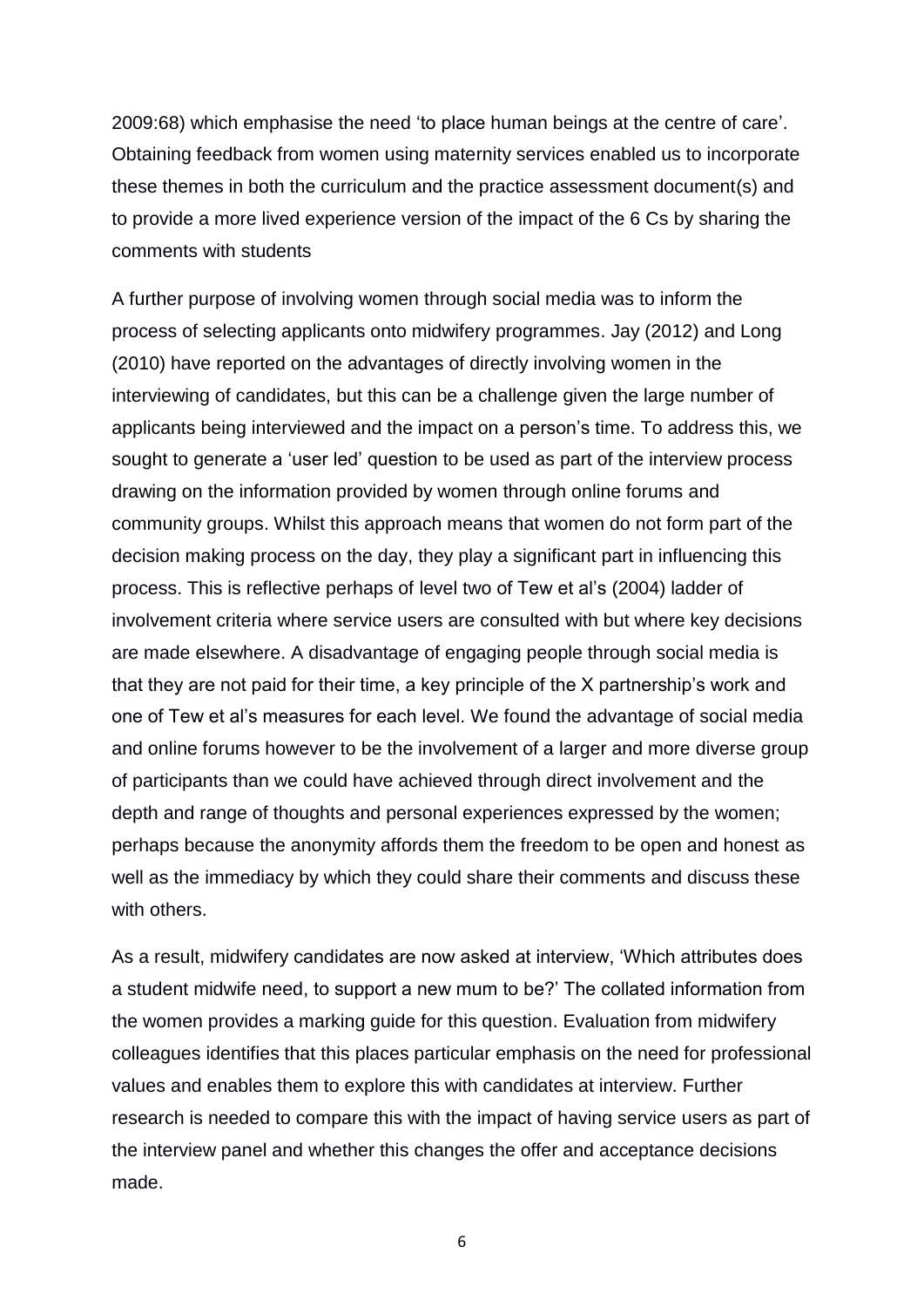### **Direct involvement in teaching and learning**

In teaching and learning we have been able to develop direct models of involvement by collaborating with parents to contribute, deliver or engage in lectures and seminars. The X partnership sees involvement as an active partnership between service users and carers, academics and students. Teaching sessions are planned in collaboration with the woman or family member to ensure that the students receive a meaningful and relevant learning experience which is linked to the unit's Intended Learning Outcomes (ILO's) and collaborators identify how best to achieve this.

One such example sits within a year two midwifery unit of learning, focussing on the theme of 'grief and loss'. David comes in to talk to students about his experience as a father of a stillborn child, alongside theoretical input from the academic. Students are asked to evaluate the session in terms of their learning and potential impact on their future practice. Comments include:

*Hearing from a personal source; not studies, stats etc. makes the whole experience more human; less clinical.*

*I feel I learnt a lot from today's session and feel much more equipped to deal with stillbirth. There were common themes about communication, making memories and the midwife's role.*

In organising direct involvement, it is also important to ensure that the contributor gains something positive from being involved as previously discussed. David shared his motivation for doing the session and what he gains from it:

*"Fathers go through this too! Midwifery education obviously has to be about the care of, and relationship with, mother and baby. I want to tell my side story and show them how much I was affected, as the father in a bereavement situation. I hope it gives the students an opportunity to learn by real-world experience and example, much as they learn about the more routine aspects of care. When the students are part of this type of situation, it will be difficult, painful, emotionally draining – I can't prepare the student for what it's going to feel like but I can give them a start so it's not such a shock when it happens for real, the first time."*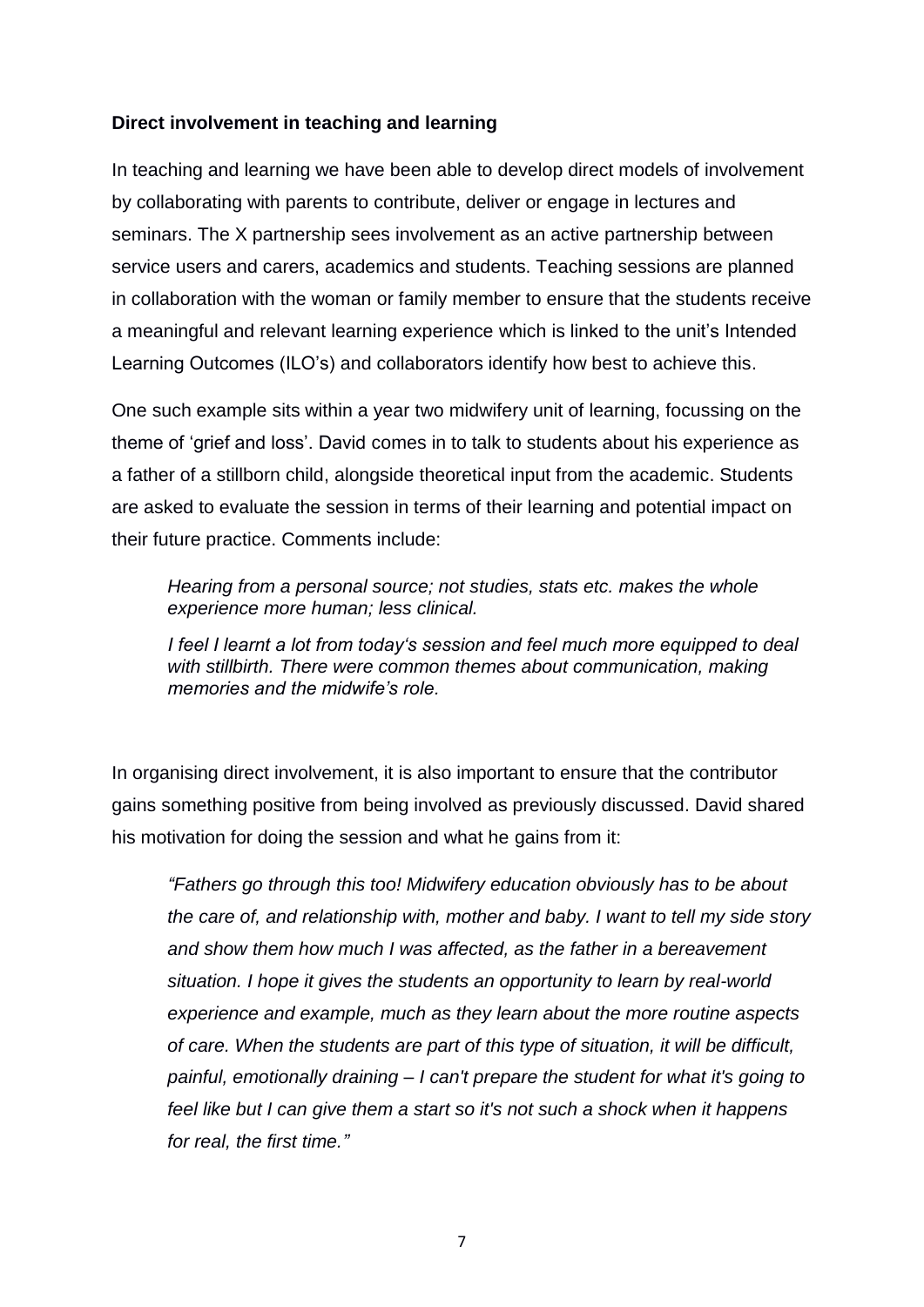David is eloquent and talks confidently about his experience. Students have commented that his words give more meaning to the experience of stillbirth than any theoretical session could possibly impart. It is vitally important to ensure that students can take a break if they wish and that support is provided for them if needed. Equally vital, is that David feels supported and listened to. One of the key government drives is to humanise care and we have found that collaborating with parents to design and deliver teaching sessions can provide the essence of what it is like to receive care and enables students the time to reflect on their own experiences of practising. David's session is successful in part due to his use of narrative to describe his and his wife's experience using pictures and telling his story chronologically. Equally poignant are his assertions of what kind of care helped and what actions from health care staff did not. Students report that David's contribution and involvement in their unit, provides them with an invaluable legacy of caring sensitively for future parents experiencing grief and loss and aids their development of emotional resilience.

In the same unit, women from the organisation the "Stillbirth and Neonatal Death Charity" (SANDS) are invited to talk to second year students. They bring mementos of their babies and speak poignantly about their losses. Students through this process can witness the depth of the women's grief and learn not only how this impacts at the time of birth but also the period afterwards. One of the women described how her loss was so profound she wanted to dig up her baby just to hold her. Comments such as these have a profound effect on the students. Involving users can be powerful and dramatic and we have found that strategies need to be in place for both the students and the women to draw on if necessary. This can be acknowledged as part of their learning and the session used to support students to identify and utilise strategies for developing resilience whilst on placement and throughout their career. The women, like David, report that they find collaborating with the university and delivering the sessions to be cathartic and see it as time dedicated to their baby and so mutually advantageous.

Members of the partnership have consistently identified a desire to share with students their views and experiences of different services and types of support so this can inform their practice. In another second year Midwifery unit entitled Case loading Practice, a new mother contributes to a session which seeks to raise student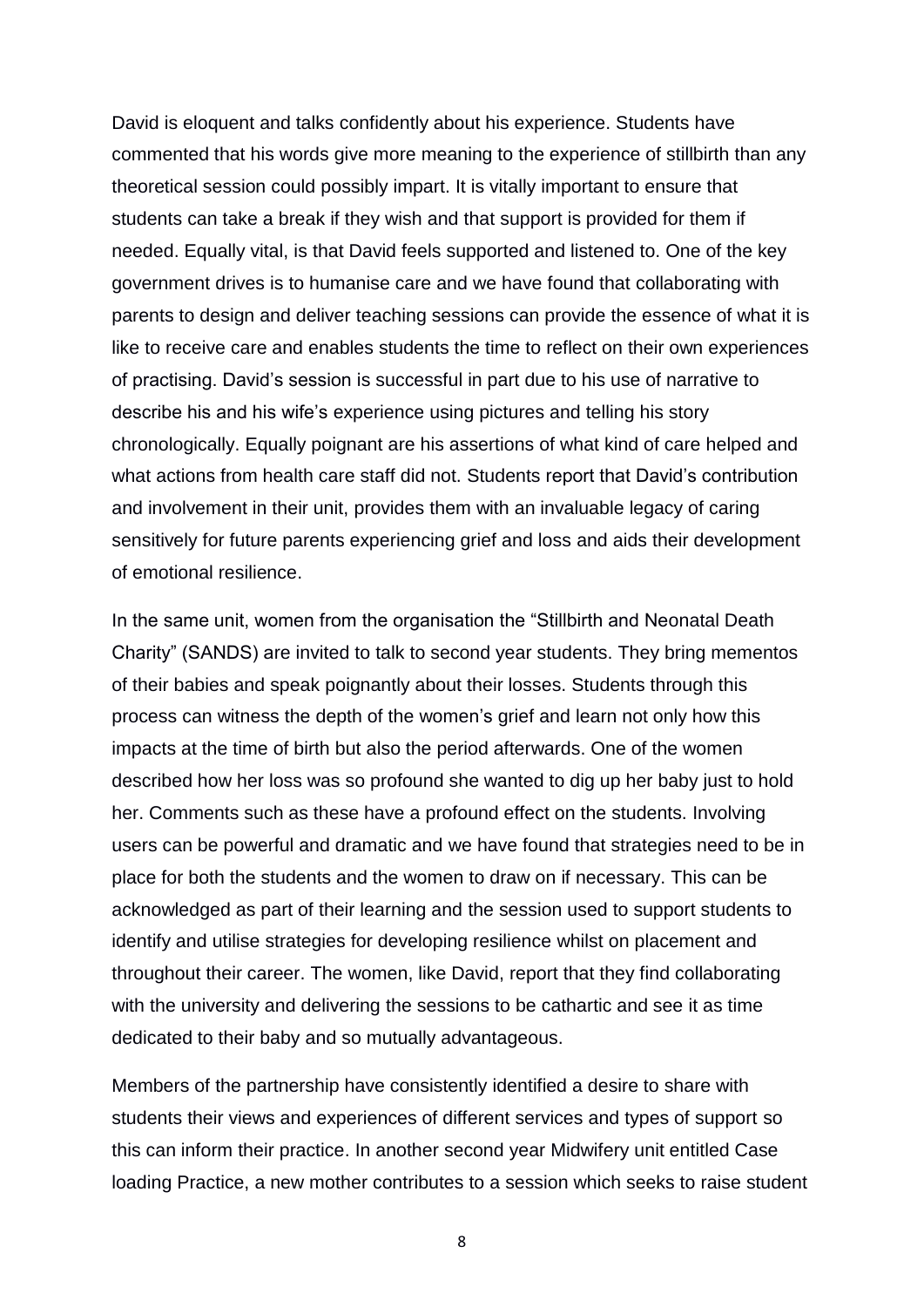awareness of the existence of, and importance of, user groups and how they inform maternity service delivery. Eva, who brings her baby with her, shares her own experience of maternity services and provides feedback to students on the impact of individualised care and enabling women to make informed choices. Students evaluate the session highly with comments on what they learnt from the session including:

*Further highlights the importance of allowing women to discuss their previous birth stories so that previous negatives are not repeated and appropriate support given*

*A true insight into what matters to women during labour and to highlight the importance of being a woman's advocate. Plus, take awareness of the birth partner and their views*

*How consent is still NOT being obtained – importance of informed choice*

Our evaluations show that this type of involvement has an impact on students' knowledge and understanding; emotional resilience and development of practical strategies to incorporate into their subsequent practice. As with previous x partnership evaluations, students value the opportunity to engage in conversations and ask questions which they may not have the opportunity to ask when in a practice setting. The aim of the sessions is to value the expertise and knowledge someone with lived experience has which goes beyond that of 'telling their story'. Further evaluation is needed (and is planned) to follow up students at a later stage to identify if their practice changed as a result.

# **Embedding first had experiences and perspectives into teaching by developing digital resources**

Direct involvement and the opportunities to engage in conversations can have many benefits for students' learning and subsequent practice but is not always practicable or in the interests of the service user. The success of X partnership's work has been to explore a range of innovative ways of involving service users and embedding their perspectives and by providing choice to people as to how they may wish to contribute or be involved. One approach has been to work in partnership with people who are experts by experience to share their expertise through digital stories,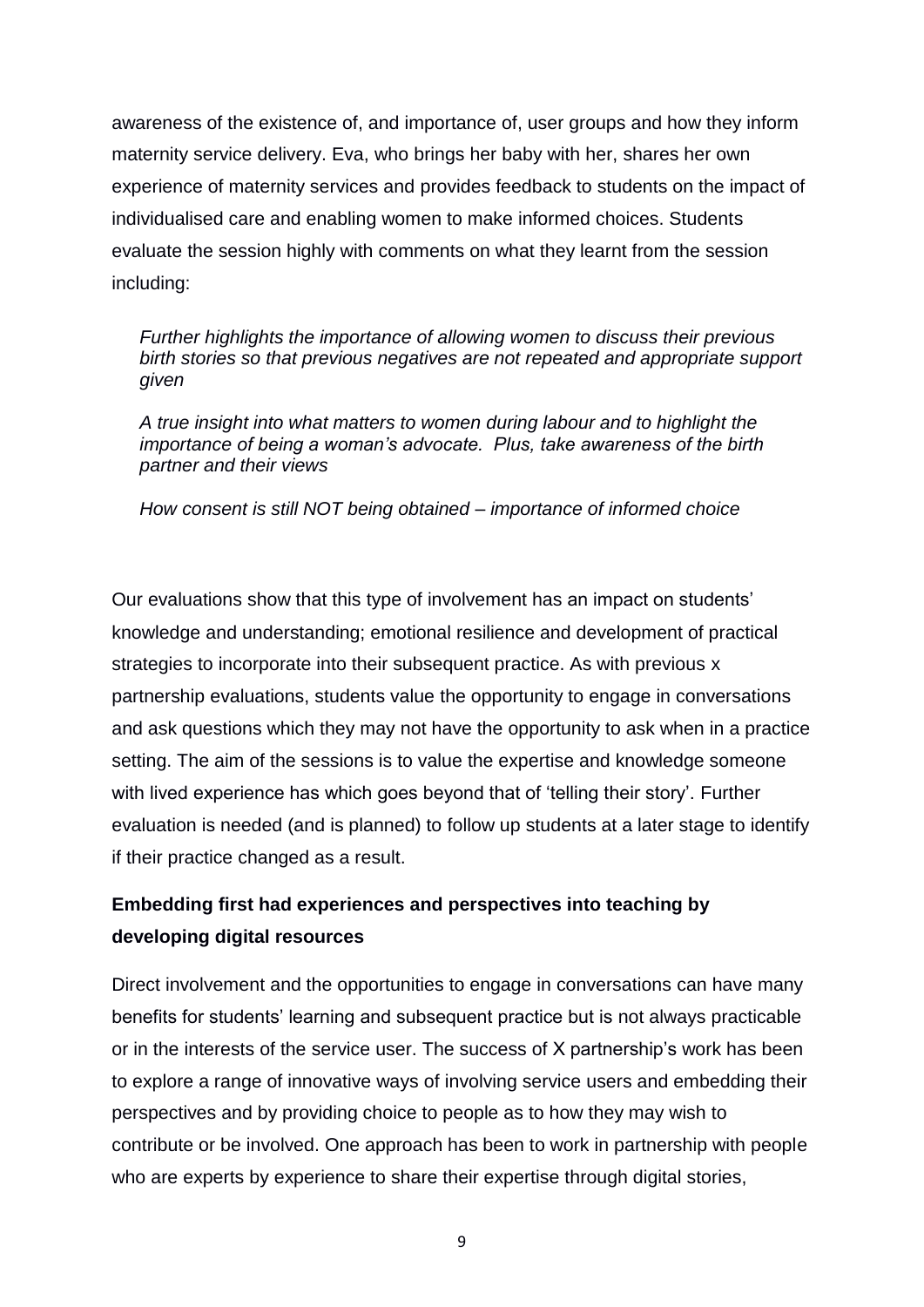podcasts, audio recordings and short films (available on our website [www.X](http://www.x/) ). One example in midwifery drew on the work of a midwife and researcher who had conducted a research study using photo-elicitation alongside narrative inquiry to explore mothers' experiences of having a child removed at birth (Marsh 2014, 2015, 2016). We worked in collaboration with the researcher and two students from the Faculty of Media and Communication (a producer and editor) to combine the stories and the images the mothers shared and create a digital story (a series of images with an audio narrative). The narrative was voiced by one of the mothers from the research study. As the midwife researcher explains:

*My research area focused upon the psychological and emotional needs of women, whose previous history warranted the removal of their infant at birth and that of the midwives that provided care for them. The overarching aim of the study was to explore what women perceived their experience to be and ultimately "what was missing" to help support them. It also explored midwives perceptions and experiences of engaging with child protection work and the emotional and physical consequences to them of doing so.*

Whilst an emotionally difficult subject matter to explore, the digital story enables midwifery students and practitioners to do so in a safe and supported environment. The aim is not to shock but to foster critical reflection by using the digital story as a real world case study from which to analyse, explore and to reflect on practice. The collaborative nature of the film and how it was produced is an example of a level four and five collaboration and partnership (Tew et al 2014) and has a legacy in how it can continue to be used. The mothers' narratives provide thoughtful reflections on what worked, what didn't and what practitioners might do differently to improve this experience for others. The digital resource offers flexibility in how and when it can be used and seeks to minimise any negative impact on the service user of sharing a lived experience. In addition to informing midwifery education, the film is also being used for social work students and in midwifery practice to improve outcomes and experiences for women who are subject to child protection proceedings.

Reflections from a Carer and Service User Partnership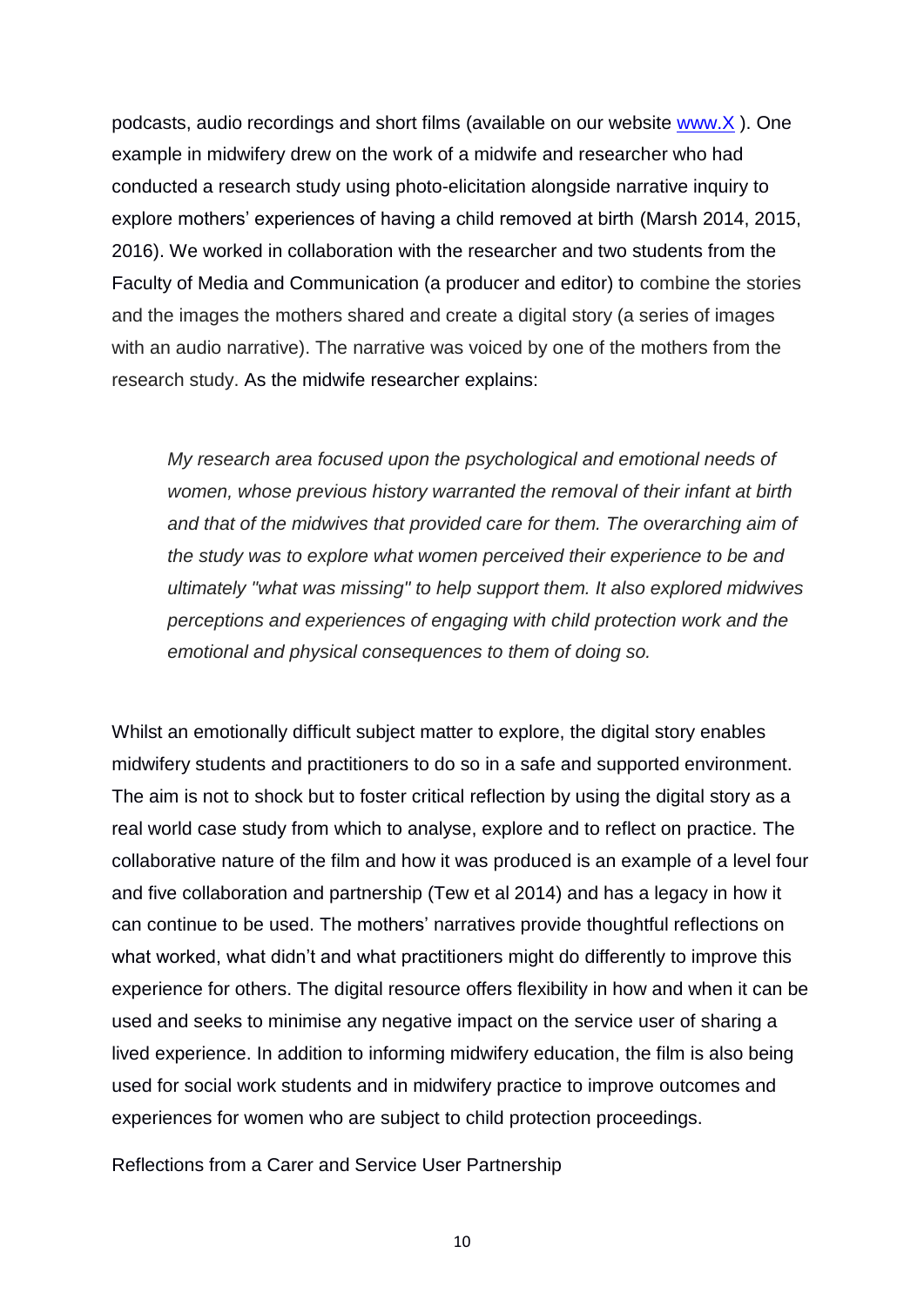Throughout this paper we have sought to share our own experiences and practises and in particular what we have found to work and have most impact on student learning and their subsequent practice. It is fair to say that the involvement of service users and carers in education does not 'just happen'; and that there are a number of distinct stages to developing meaningful involvement in education from recruitment of potential contributors, preparation and training, support during the session and the opportunity to de-brief and gain feedback after.

There are cost implications of having this degree of involvement and providing the support necessary to do it well. The development of digital resources such as short films, and consulting with people online, provides effective ways of achieving this with limited resources, as long as the same principles of support, planning and collaboration are incorporated when creating them. The benefit of course, is that they can then be shared across networks achieving a much wider reach.

Whilst there is an increasing requirement and expectation to involve service users in the design and delivery of pre-registration programmes, there is very little published work in relation to if and how this is being achieved within midwifery education. It is difficult to gauge if this reflects a lack of activity in this field or a discipline which has been slower to share and evaluate existing activity. Without the opportunity to share these experiences and present different models for peer review, there is a risk that involvement becomes stagnant and at a tokenistic level i.e. tier one and two of Tew et al's ladder of involvement.

The authors would encourage educators and practitioners to join us in sharing examples so broader studies can be conducted into the range of models and approaches; theoretical underpinning; impact on students' learning and subsequent practice and what difference this makes to the experiences and outcomes for women and their families in the longer term.

References: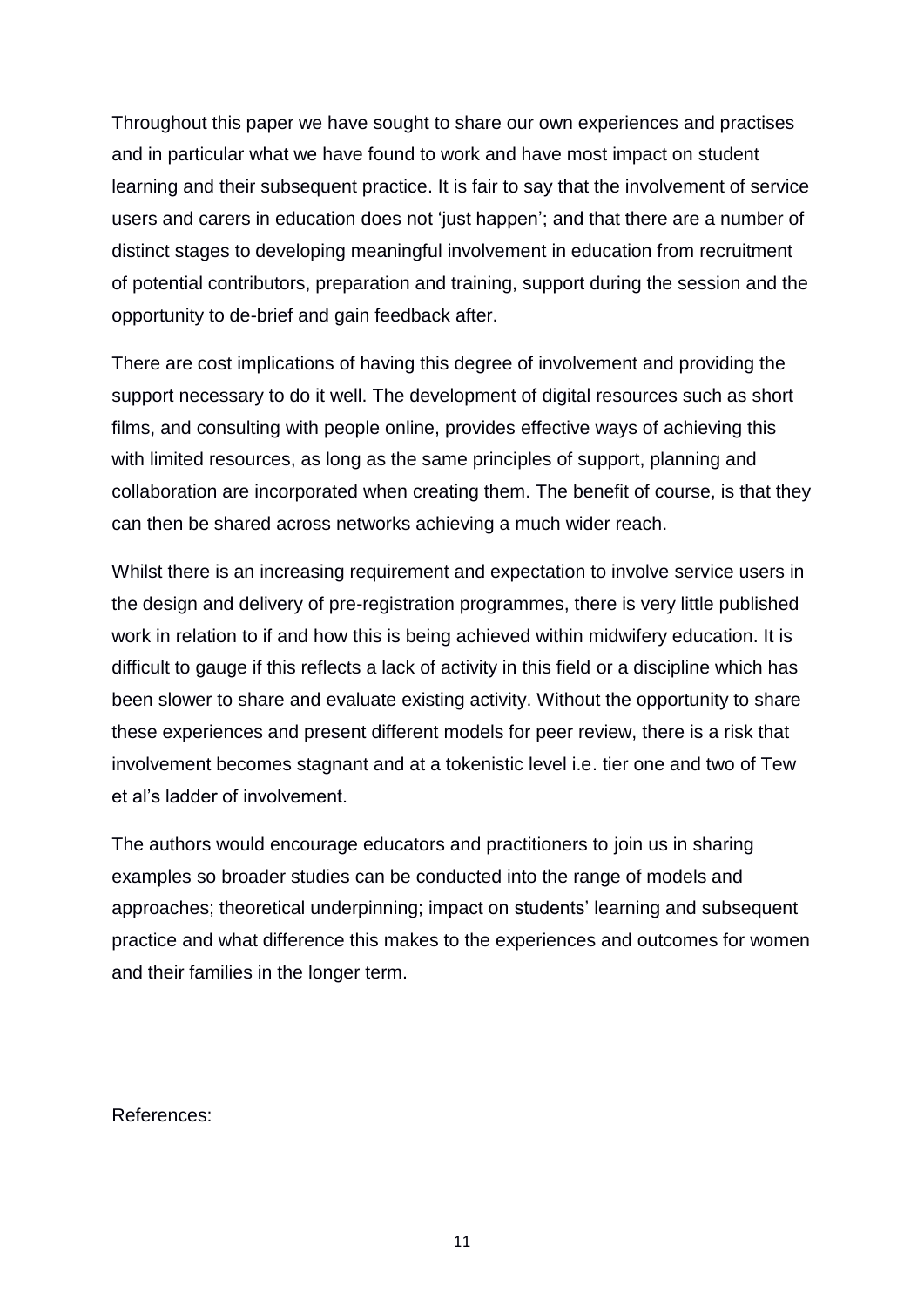Authors own 2012, 2016 (full references to be added at editing stage after anonymous review)

AIMS, 2012. Top tips for what women want from their midwives. *Essentially MIDIRS, March 3, (3), 27-31.* 

*Department of Health December 2012 Compassion in Practice – nursing, midwifery and care staff – our vision and strategy. Available at: <https://www.england.nhs.uk/wp-content/uploads/2012/12/compassion-in-practice.pdf>*

Grigsby, S., 2015. Aroma: Aromatherapy to Reduce Oxytocin use for Maternal Augmentation in Labour. *European Journal of Integrative Medicine 7, 679-688*

Health Foundation, 2011, Can patients be teachers? Involving patients and service users in healthcare professionals' education. October 2011. Available at <http://www.health.org.uk/publication/can-patients-be-teachers>

Jay, A., 2012. Parents, we need your views. *The Practising Midwife. September, 38- 40.*

Jha, V., Quinton, N.D., Becker, H.I., and Roberts T.E., 2009 Strategies and Interventions for the Involvement of Rreal Patients in Medical Education: a systematic review. *Medical Education 43(1): 10-20.*

Long, L., 2010. User involvement in student selection. *The Practising Midwife, 13 (10), 26-27.*

Marsh W, Shawe J, Robinson A, Leamon J. (2016) Moving Pictures: Including photoelicitation into a narrative study of mothers and midwives experiences of babies removed at birth . *Evidence Based Midwifery* **14(2)**: 44-48

Marsh W, Robinson A, Shawe J. Mothers' experiences of compulsory removal of babies at brith: a review of the evidence. Part 1 *MIDIRS Midwifery Digest, vol 25, no 3, September 2015, pp 341–346.*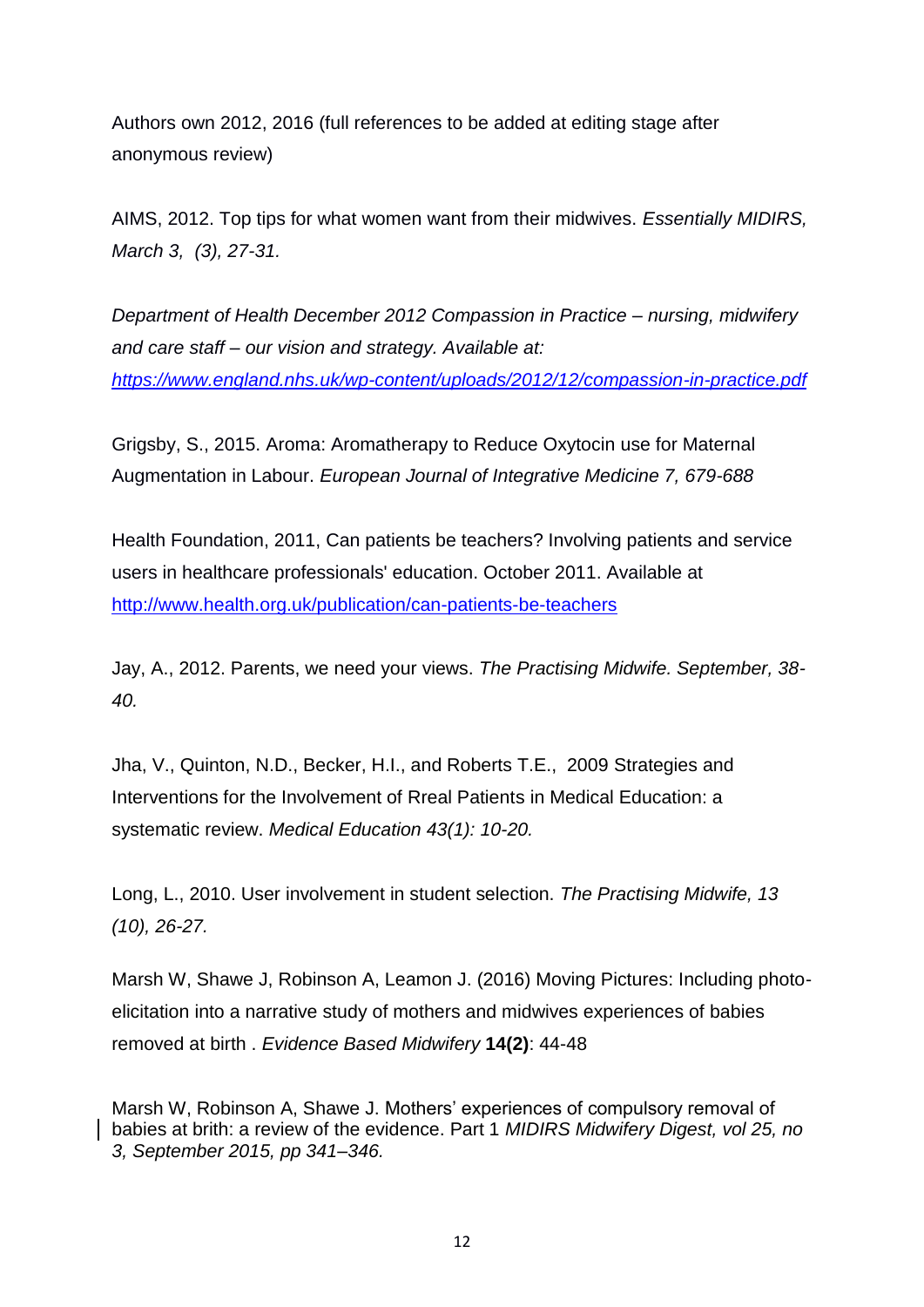Marsh W., Robinson A, Gallagher A, Shawe J. 2014 Removing babies from their mothers at birth: Midwives' experiences. *British Journal of Midwifery • September 2014 • 22, 9, pp620-624*

Muir, D and Laxton, J.C 2012 experts by experience: the views of service user educators providing feedback on medical students' work based assessment. *Nurse Education Today 32, 146-150*

NMC 2009. Standards for pre-registration midwifery education. Available from [https://www.nmc.org.uk/standards/additional-standards/standards-for-pre](https://www.nmc.org.uk/standards/additional-standards/standards-for-pre-registration-midwifery-education/)[registration-midwifery-education/](https://www.nmc.org.uk/standards/additional-standards/standards-for-pre-registration-midwifery-education/)

O'Donnell, H. and Gormley, K., 2013 Service User Involvement in Nurse Education: Perceptions of mental health nursing students. *Journal of Psychiatric and Mental Health Nursing 20, 193-202*

Stacy, R & Spencer, J. 1999 Patient as Teachers: a qualitative study of patients' views on their role in a community-based undergraduate project*. Medical Education Sep 33(9): 688-94*

Tew, J., Gell, G., Foster, S. 2004 Learning from experience involving service users and carer in mental health education and training. A good practice guide. Mhhe (Mental Health in HE), NIMHE (National Institute for Mental Health in England) and Trent NHS Workforce Development Confederation

Tew, J., Holley, T., and Caplen, P. 2012 Dialogue and challenge: Involving Service Users and Carers in Small Group Learning with Social Work and Nursing Students, *Social Work Education, 31 (3) 316-330.*

Todres, L, Galvin, K, & Holloway, I 2009, The humanization of healthcare: A value framework for qualitative research, *International Journal Of Qualitative Studies On Health & Well-Being*, 4, 2, pp. 68-77.

Walters K, Buszewicz M, Russell J, Humphrey C. Teaching as therapy: cross sectional and qualitative evaluation of patients' experiences of undergraduate psychiatry teaching in the community. *British Medical Journal 2003;326: 740-745.*